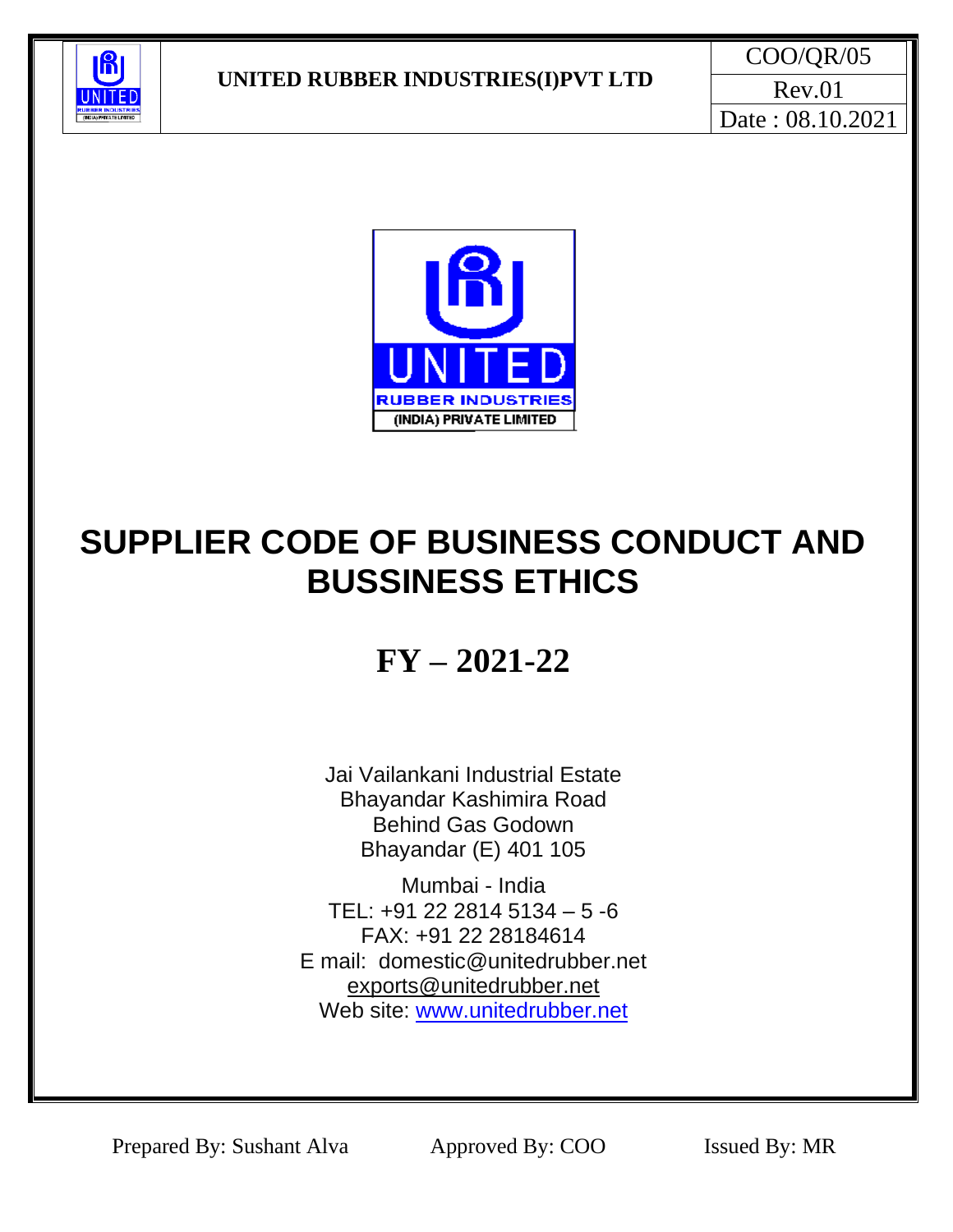# **United Rubber Industries (I) Pvt. Ltd.**

## **SUPPLIER CODE OF BUSINESS CONDUCT AND BUSINESS ETHICS**

#### **Our principles**

United Rubber Industries India Pvt Ltd is committed to the principles of corporate responsibility and respect for the law and asks its suppliers to review the following principles, incorporate them into their own corporate policies and to share them with their own supply chain. The policy is based on current legal and international standards and fundamental principles of economic, ecological, and social responsibility.

#### **General requirements**

The following requirements are applicable to all suppliers. The term "supplier "or "suppliers" means any person or entity that is the source for goods or services. It includes any primary producers of raw materials, intermediary suppliers, and service providers. The policy is applicable to all workers and employees of any of those suppliers including permanent, temporary and contract agency workers.

We expect our direct suppliers to support our commitment to full compliance of this policy by having full knowledge of its contents and taking ownership and responsibility for their own supply chains back to the primary production level.

#### **Business principles**

United Rubber Industries India Pvt Ltd expects that their suppliers maintain the highest standards of corporate ethics and responsible and lawful conduct. All business relationships and transactions by the companies in the supply chain must conform with local laws and be conducted with the utmost integrity and honesty including in particular:

- Compliance with all applicable anti-corruption laws and programs
- Avoid anti-competitive/anti-trust business practices
- Protection of intellectual property and commercial secrecy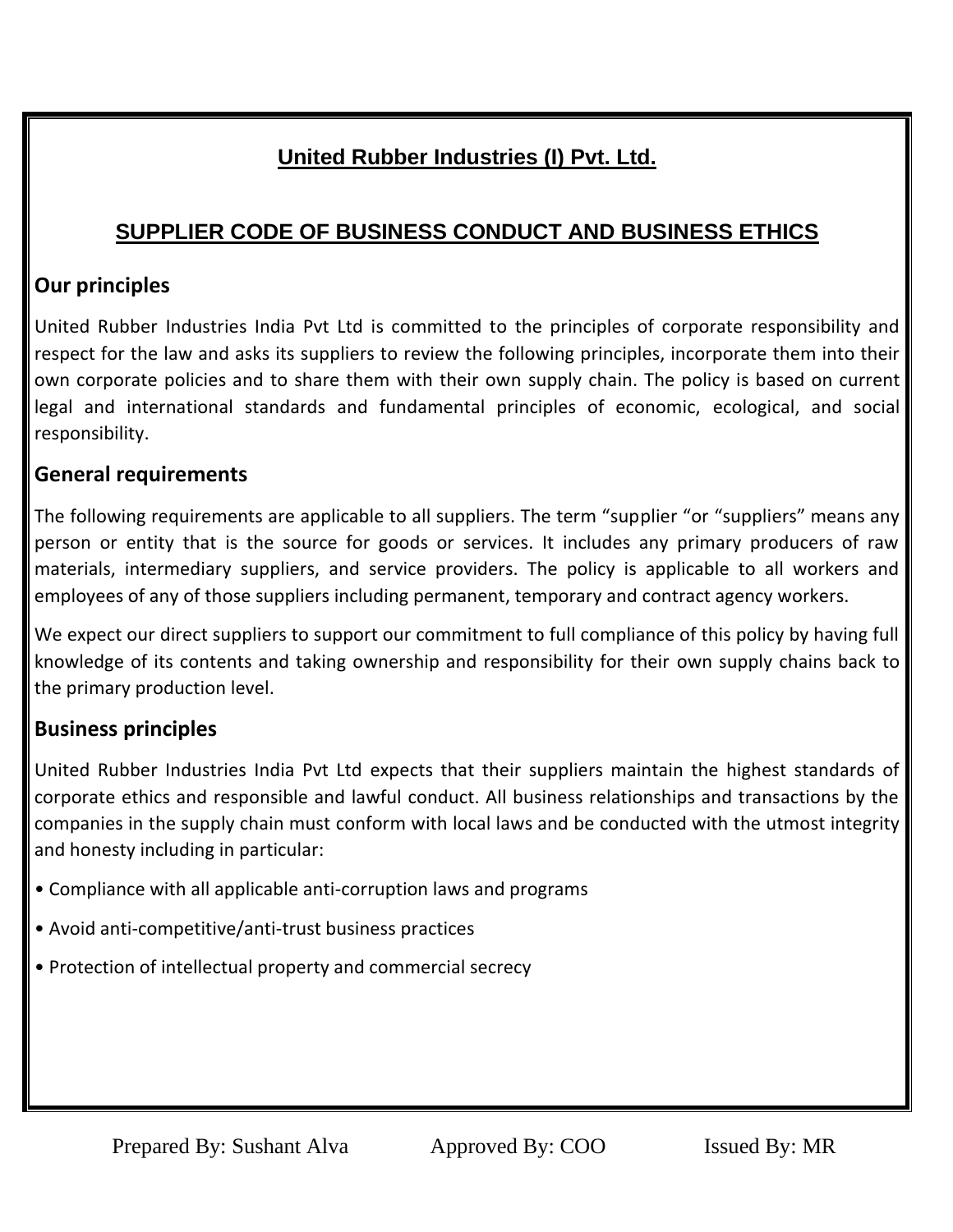- Compliance with regulatory and compliance with export/import restrictions
- Conflict of Interest- Our suppliers and business partners make decisions solely based on objective criteria and do not allow themselves to be guided by personal interests or relationships.
- Supplier responsibly communicate its supplier about the code of conduct.
- Supplier do not indulge in any kind of extortion and bribery.
- There shall be policies for whistle blowing and grievances.

#### **Environmental practices**

United Rubber Industries India Pvt Ltd expects that their suppliers should focus their efforts to ensure that their products, processes, and supply chain minimize the use of energy and resources and are in compliance with all applicable environmental laws and regulations.

#### **Suppliers in particular should focus on:**

- Reducing energy and water consumption
- Reduce Greenhouse Gases emission
- Increase the use of renewable energy
- Implement an appropriate recycling and waste reduction/disposal concept
- There should be proper management of chemicals and hazardous/flammable material.
- The supplier should strictly follow the guidelines of RoHS, REACH & GADSL guidelines.

Follow ISO 14001:2015 as and when required.

# **Health & Safety**

United Rubber Industries India Pvt Ltd expects that their suppliers should focus their efforts to ensure health and safety in the workplace and are in compliance with all applicable health and safety laws and regulations. They shall support the further development and improvement of working conditions.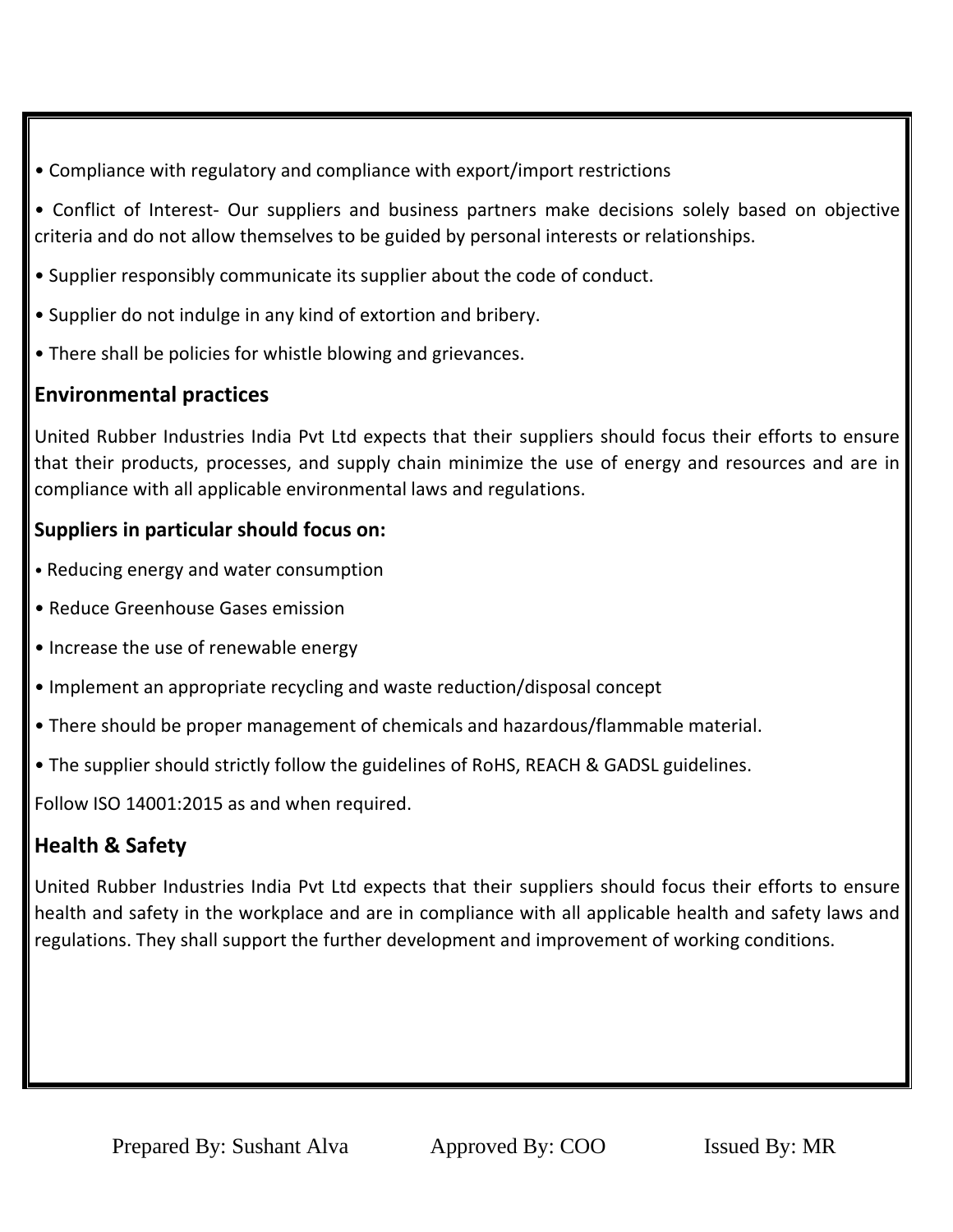#### **Suppliers in particular should focus on:**

- Maintaining safe and healthy work environment
- Fire extinguishers and other fire protection equipment that are easily accessible
- The health and safety related awareness to the workforce.
- Use of suitable PPE kits and availability of first aid and sanitizer on the workstations
- Sign boards on the workstation for health & safety awareness

#### **Human rights and social justice**

The United Rubber Industries India Pvt Ltd requires that its suppliers adhere to these social standards, and to incorporate them into their own corporate policy and that ensure this commitment to social responsibility is adopted by its supply chain.

The following principles are of particular importance:

- Respect for human rights.
- No discrimination in any manner and guarantee equal opportunities and treatment.
- No harassment based on sex, colour, race, or religious beliefs.
- Prohibition of human trafficking, child and forced labour.
- Freedom of association and the right to collective bargaining.
- Work hours and compensation comply with all applicable state and national minimum wage laws.

### **Continuous improvement, reporting of non-compliance, raising ethical concerns**

United Rubber Industries India Pvt Ltd expect our suppliers to continuously monitor and verify their performance and to continuously improve in line with our supplier code of conduct and business ethics. Any non-compliance with this policy should be reported to United Rubber Industries India Pvt Ltd head without delay.